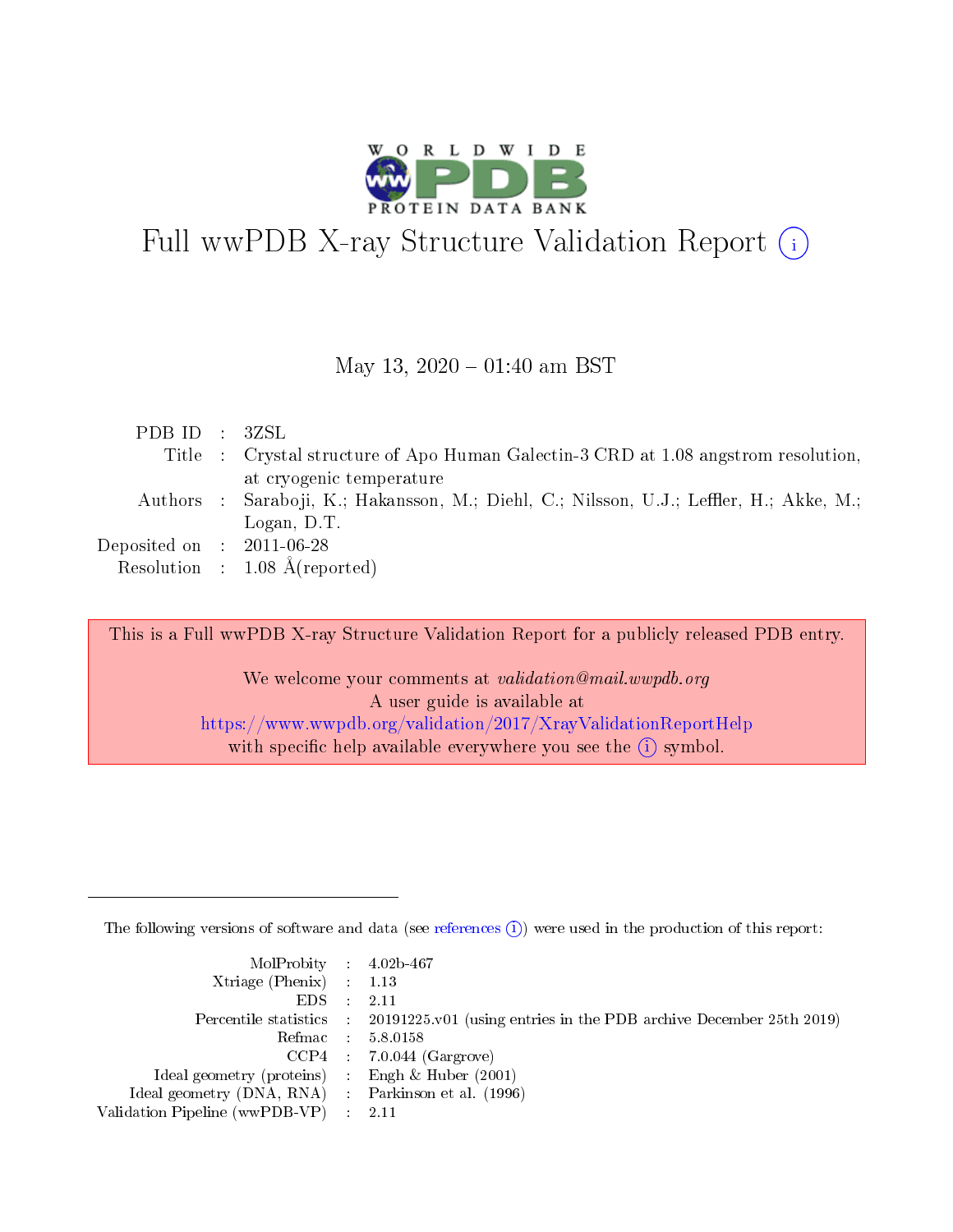# 1 [O](https://www.wwpdb.org/validation/2017/XrayValidationReportHelp#overall_quality)verall quality at a glance  $(i)$

The following experimental techniques were used to determine the structure: X-RAY DIFFRACTION

The reported resolution of this entry is 1.08 Å.

Percentile scores (ranging between 0-100) for global validation metrics of the entry are shown in the following graphic. The table shows the number of entries on which the scores are based.



| Metric                | Whole archive<br>$(\#\mathrm{Entries})$ | Similar resolution<br>$(\#\text{Entries}, \, \text{resolution range}(\textup{\AA}))$ |
|-----------------------|-----------------------------------------|--------------------------------------------------------------------------------------|
| $R_{free}$            | 130704                                  | $1386(1.12-1.04)$                                                                    |
| Clashscore            | 141614                                  | $1021(1.10-1.06)$                                                                    |
| Ramachandran outliers | 138981                                  | $1381(1.12-1.04)$                                                                    |
| Sidechain outliers    | 138945                                  | $1379(1.12-1.04)$                                                                    |
| RSRZ outliers         | 127900                                  | $1359(1.12-1.04)$                                                                    |

The table below summarises the geometric issues observed across the polymeric chains and their fit to the electron density. The red, orange, yellow and green segments on the lower bar indicate the fraction of residues that contain outliers for  $>=3, 2, 1$  and 0 types of geometric quality criteria respectively. A grey segment represents the fraction of residues that are not modelled. The numeric value for each fraction is indicated below the corresponding segment, with a dot representing fractions  $\epsilon=5\%$  The upper red bar (where present) indicates the fraction of residues that have poor fit to the electron density. The numeric value is given above the bar.

| Mol | $\cap$ hain | Length | Quality of chain |     |                  |
|-----|-------------|--------|------------------|-----|------------------|
|     |             |        | %                |     |                  |
| л.  | . .         | 138    | 84%              | 14% | $\bullet\bullet$ |

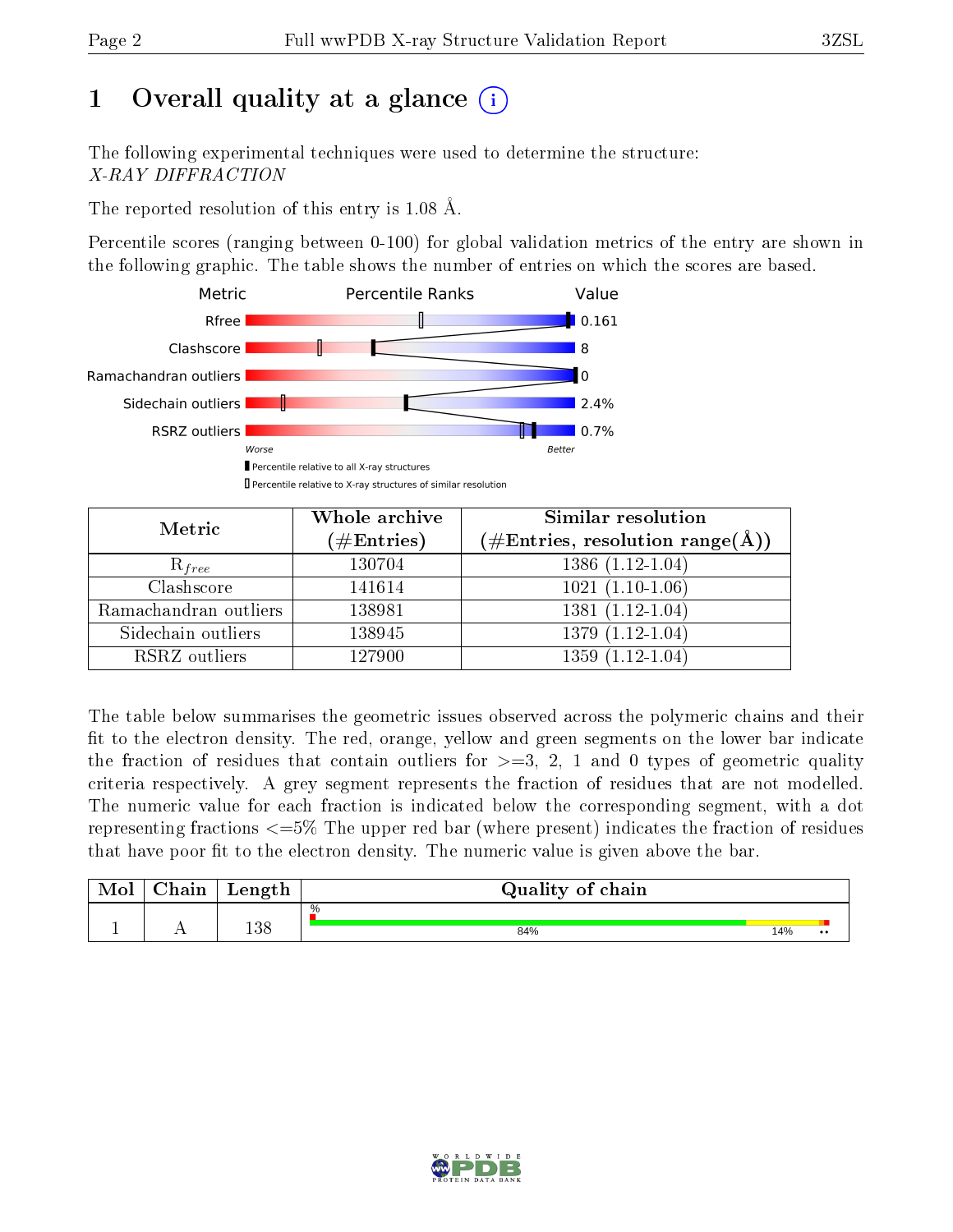# 2 Entry composition (i)

There are 2 unique types of molecules in this entry. The entry contains 1616 atoms, of which 0 are hydrogens and 0 are deuteriums.

In the tables below, the ZeroOcc column contains the number of atoms modelled with zero occupancy, the AltConf column contains the number of residues with at least one atom in alternate conformation and the Trace column contains the number of residues modelled with at most 2 atoms.

Molecule 1 is a protein called GALECTIN-3.

| Mol | $\operatorname{Chain}$ | Residues | $\rm{Atoms}$ |  |     | ZeroOcc | $\mid$ AltConf $\mid$ Trace |  |    |  |
|-----|------------------------|----------|--------------|--|-----|---------|-----------------------------|--|----|--|
|     |                        | 138      | .ota<br>1293 |  | 229 | າາາ     |                             |  | 30 |  |

There is a discrepancy between the modelled and reference sequences:

|  | Chain   Residue   Modelled   Actual |                                   | – Comment                   | Reference |
|--|-------------------------------------|-----------------------------------|-----------------------------|-----------|
|  | MET                                 | <b>Contract Contract Contract</b> | expression tag   UNP P17931 |           |

• Molecule 2 is water.

|  | $Mol$   Chain   Residues | Atoms               | $\rm ZeroOcc \mid AltConf$ |  |
|--|--------------------------|---------------------|----------------------------|--|
|  |                          | Total<br>323<br>323 |                            |  |

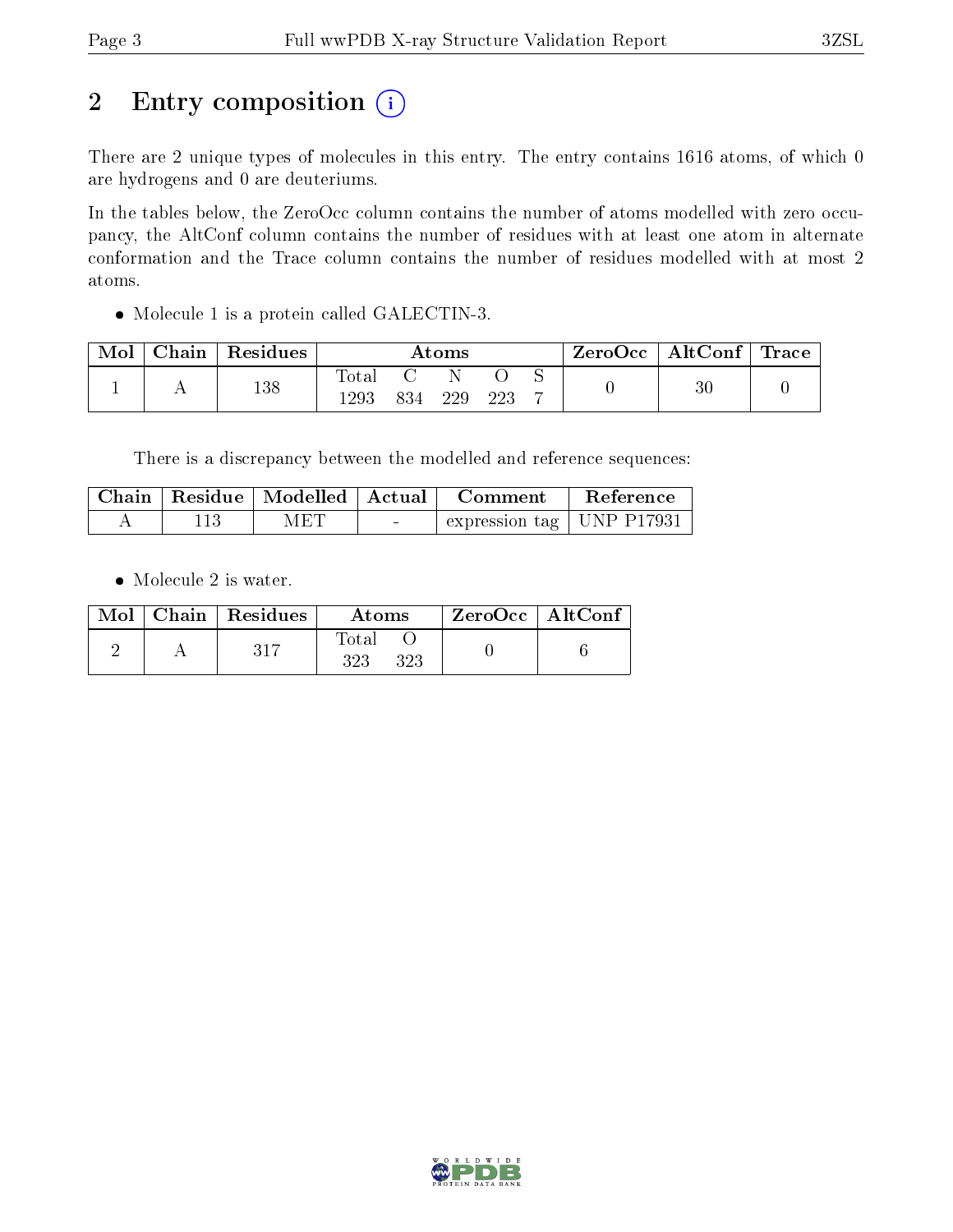# 3 Residue-property plots  $(i)$

These plots are drawn for all protein, RNA and DNA chains in the entry. The first graphic for a chain summarises the proportions of the various outlier classes displayed in the second graphic. The second graphic shows the sequence view annotated by issues in geometry and electron density. Residues are color-coded according to the number of geometric quality criteria for which they contain at least one outlier: green  $= 0$ , yellow  $= 1$ , orange  $= 2$  and red  $= 3$  or more. A red dot above a residue indicates a poor fit to the electron density (RSRZ  $> 2$ ). Stretches of 2 or more consecutive residues without any outlier are shown as a green connector. Residues present in the sample, but not in the model, are shown in grey.

• Molecule 1: GALECTIN-3



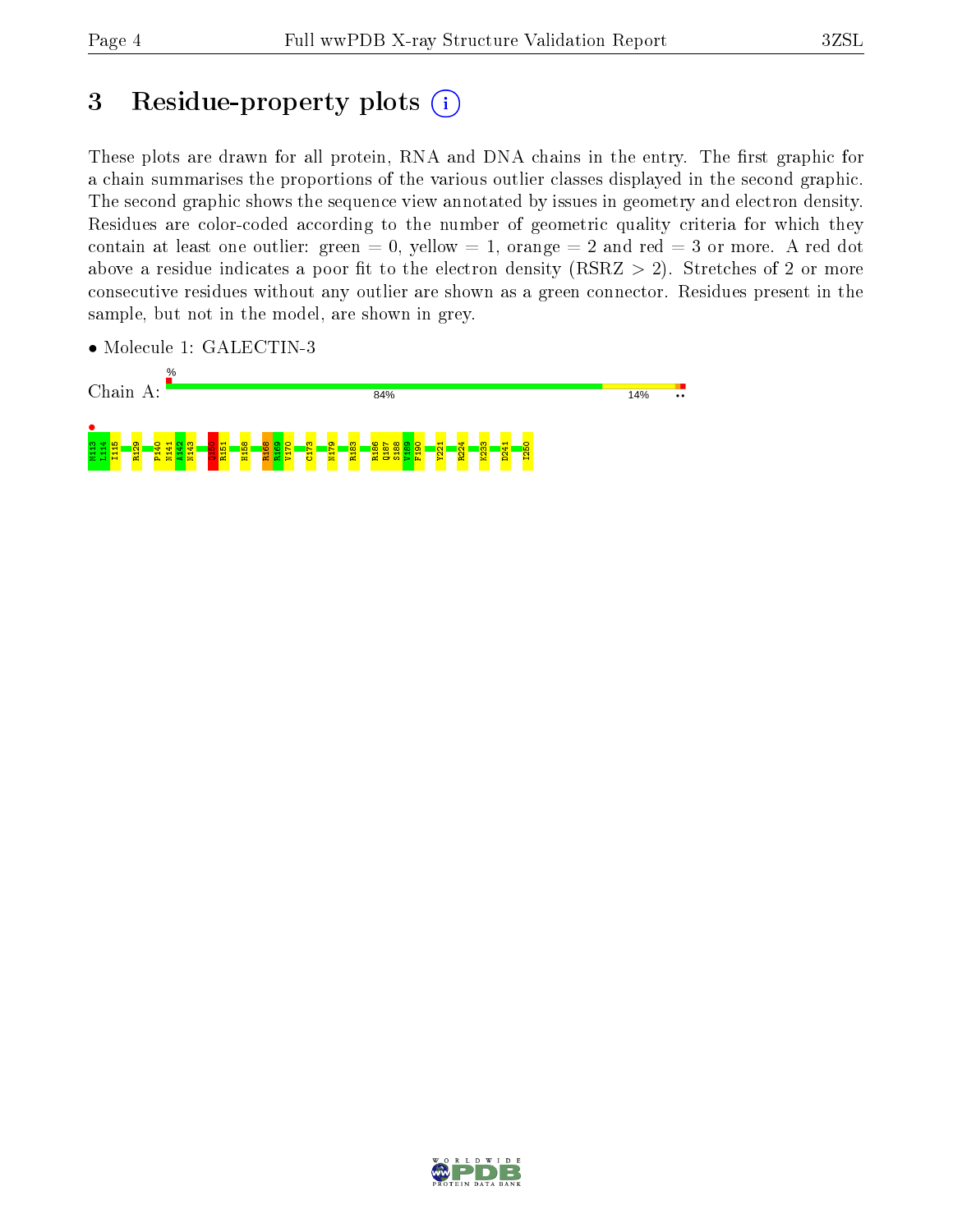## 4 Data and refinement statistics  $(i)$

| Property                                                                | Value                                            | Source         |
|-------------------------------------------------------------------------|--------------------------------------------------|----------------|
| Space group                                                             | P 21 21 21                                       | Depositor      |
| Cell constants                                                          | 58.25Å 62.85Å<br>$35.71\text{\AA}$               | Depositor      |
| a, b, c, $\alpha$ , $\beta$ , $\gamma$                                  | $90.00^{\circ}$ $90.00^{\circ}$<br>$90.00^\circ$ |                |
| Resolution $(A)$                                                        | 30.00<br>$-1.08$                                 | Depositor      |
|                                                                         | 23.59<br>1.08<br>$\frac{1}{2}$                   | <b>EDS</b>     |
| % Data completeness                                                     | $99.9(30.00-1.08)$                               | Depositor      |
| (in resolution range)                                                   | $99.9(23.59-1.08)$                               | <b>EDS</b>     |
| $R_{merge}$                                                             | 0.07                                             | Depositor      |
| $\mathbf{R}_{sym}$                                                      | (Not available)                                  | Depositor      |
| $\langle I/\sigma(I) \rangle^{-1}$                                      | $1.28$ (at $1.08\text{\AA}$ )                    | Xtriage        |
| Refinement program                                                      | SHELXL-97                                        | Depositor      |
|                                                                         | 0.150,<br>0.182                                  | Depositor      |
| $R, R_{free}$                                                           | $0.163$ ,<br>0.161                               | DCC            |
| $R_{free}$ test set                                                     | $2883$ reflections $(5.06\%)$                    | wwPDB-VP       |
| Wilson B-factor $(\AA^2)$                                               | $10.0\,$                                         | Xtriage        |
| Anisotropy                                                              | 0.282                                            | Xtriage        |
| Bulk solvent $k_{sol}(\mathrm{e}/\mathrm{A}^3),\,B_{sol}(\mathrm{A}^2)$ | 0.25, 69.4                                       | <b>EDS</b>     |
| L-test for $\mathrm{twinning}^2$                                        | $< L >$ = 0.46, $< L2 >$ = 0.28                  | Xtriage        |
| Estimated twinning fraction                                             | No twinning to report.                           | <b>Xtriage</b> |
| $F_o, F_c$ correlation                                                  | 0.98                                             | <b>EDS</b>     |
| Total number of atoms                                                   | 1616                                             | wwPDB-VP       |
| Average B, all atoms $(A^2)$                                            | 16.0                                             | wwPDB-VP       |

Xtriage's analysis on translational NCS is as follows: The largest off-origin peak in the Patterson function is  $11.86\%$  of the height of the origin peak. No significant pseudotranslation is detected.

<sup>&</sup>lt;sup>2</sup>Theoretical values of  $\langle |L| \rangle$ ,  $\langle L^2 \rangle$  for acentric reflections are 0.5, 0.333 respectively for untwinned datasets, and 0.375, 0.2 for perfectly twinned datasets.



<span id="page-4-1"></span><span id="page-4-0"></span><sup>1</sup> Intensities estimated from amplitudes.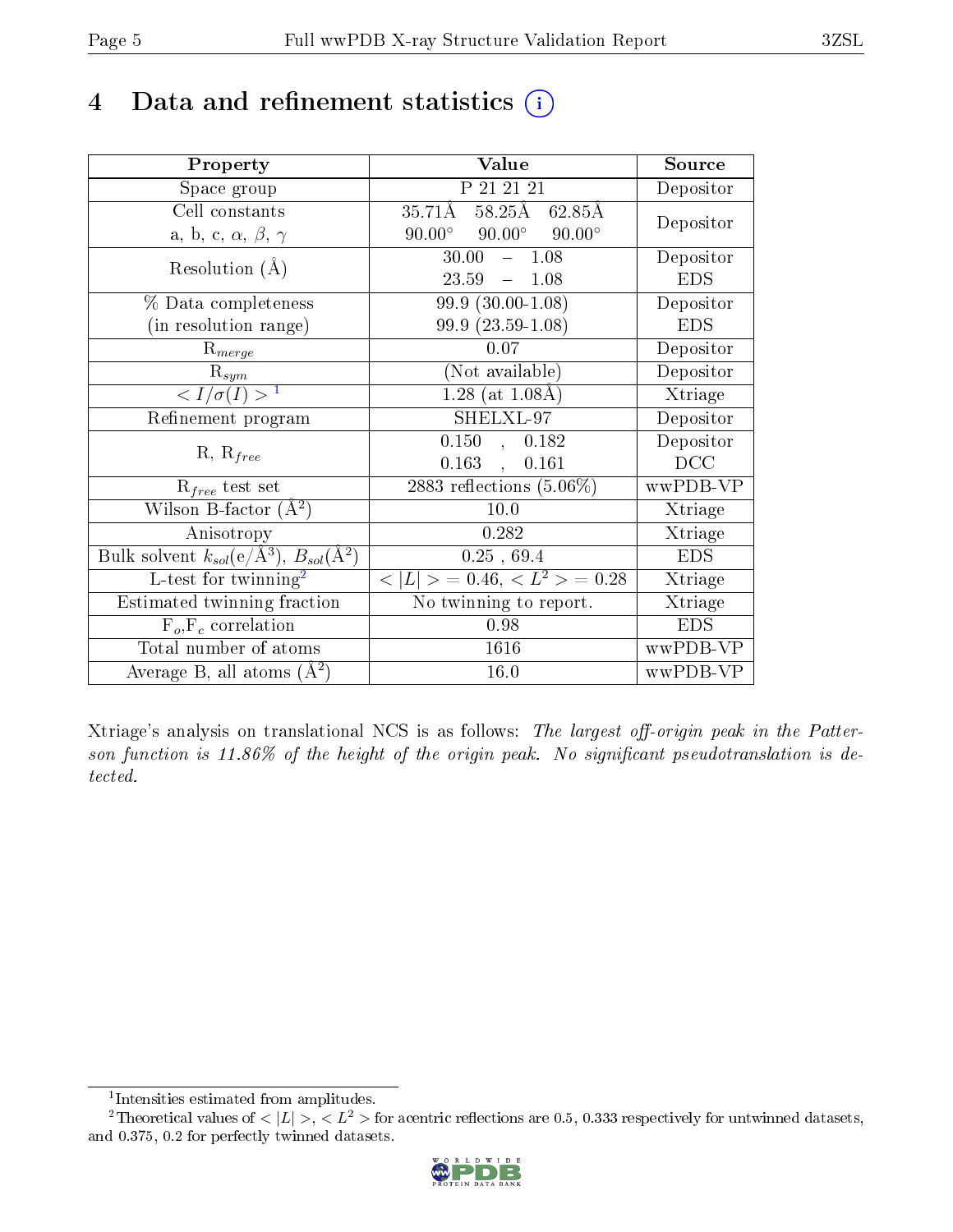# 5 Model quality  $(i)$

### 5.1 Standard geometry (i)

The Z score for a bond length (or angle) is the number of standard deviations the observed value is removed from the expected value. A bond length (or angle) with  $|Z| > 5$  is considered an outlier worth inspection. RMSZ is the root-mean-square of all Z scores of the bond lengths (or angles).

| Mol | Chain |      | Bond lengths    | Bond angles |                  |  |
|-----|-------|------|-----------------|-------------|------------------|--|
|     |       | RMSZ | # Z  > 5        | RMSZ        | $\# Z  > 5$      |  |
|     |       | 0.68 | $2/1387(0.1\%)$ | 1.33        | $17/1871~(0.9\%$ |  |

All (2) bond length outliers are listed below:

| Mol |     |      | $\top$ Chain $\top$ Res $\top$ Type $\top$ Atoms $\top$ |         | Observed $(A)$ | . $ \overline{\text{Ideal}}(\text{A}) $ |
|-----|-----|------|---------------------------------------------------------|---------|----------------|-----------------------------------------|
|     | 250 | ILE. | – C-OXT                                                 | 5.60    |                |                                         |
|     | 250 | ПE   | C-O                                                     | $-5.15$ |                |                                         |

All (17) bond angle outliers are listed below:

| Mol          | Chain | Res    | <b>Type</b> | Atoms               | Z       | $\mathbf{Observed}(^o)$ | Ideal $(^{\circ}$ |
|--------------|-------|--------|-------------|---------------------|---------|-------------------------|-------------------|
| 1            | А     | 151    | $\rm{ARG}$  | $NE-CZ-NH1$         | 9.93    | 125.27                  | 120.30            |
| 1            | А     | 168[A] | $\rm{ARG}$  | $NE- CZ-NH1$        | 7.45    | 124.03                  | 120.30            |
| 1            | А     | 168 B  | $\rm{ARG}$  | $NE- CZ-NH1$        | 7.45    | 124.03                  | 120.30            |
| 1            | А     | 186[A] | $\rm{ARG}$  | $NE- CZ-NH1$        | 6.80    | 123.70                  | 120.30            |
| $\mathbf{1}$ | А     | 186 B  | $\rm{ARG}$  | NE-CZ-NH1           | 6.80    | 123.70                  | 120.30            |
| $\mathbf{1}$ | А     | 250    | ILE         | $CA-C-O$            | $-6.76$ | 105.90                  | 120.10            |
| $\mathbf{1}$ | А     | 224    | $\rm{ARG}$  | $NE- CZ-NH1$        | 6.26    | 123.43                  | 120.30            |
| 1            | А     | 151    | $\rm{ARG}$  | $NE- CZ-NH2$        | $-6.12$ | 117.24                  | 120.30            |
| 1            | А     | 183    | $\rm{ARG}$  | $NE- CZ-NH1$        | 6.10    | 123.35                  | 120.30            |
| 1            | А     | 190    | PHE         | $CB-CG-CD2$         | 6.04    | 125.03                  | 120.80            |
| 1            | А     | 224    | $\rm{ARG}$  | $NE- CZ-NH2$        | $-5.99$ | 117.31                  | 120.30            |
| 1            | А     | 183    | $\rm{ARG}$  | $CD-NE- CZ$         | 5.87    | 131.81                  | 123.60            |
| 1            | А     | 221    | TYR         | $CB-CG-CD1$         | $-5.52$ | 117.69                  | 121.00            |
| 1            | А     | 241    | <b>ASP</b>  | $CB-CG-OD2$         | 5.40    | 123.16                  | 118.30            |
| $\mathbf{1}$ | А     | 221    | TYR         | $CE1-CZ-OH$         | $-5.30$ | 105.78                  | 120.10            |
| $\mathbf{1}$ | А     | 150[A] | <b>GLN</b>  | $CG$ - $CD$ - $OE1$ | $-5.13$ | 111.33                  | 121.60            |
| 1            | А     | 150 B  | GLN         | $CG$ - $CD$ - $OE1$ | $-5.13$ | 111.33                  | 121.60            |

There are no chirality outliers.

There are no planarity outliers.

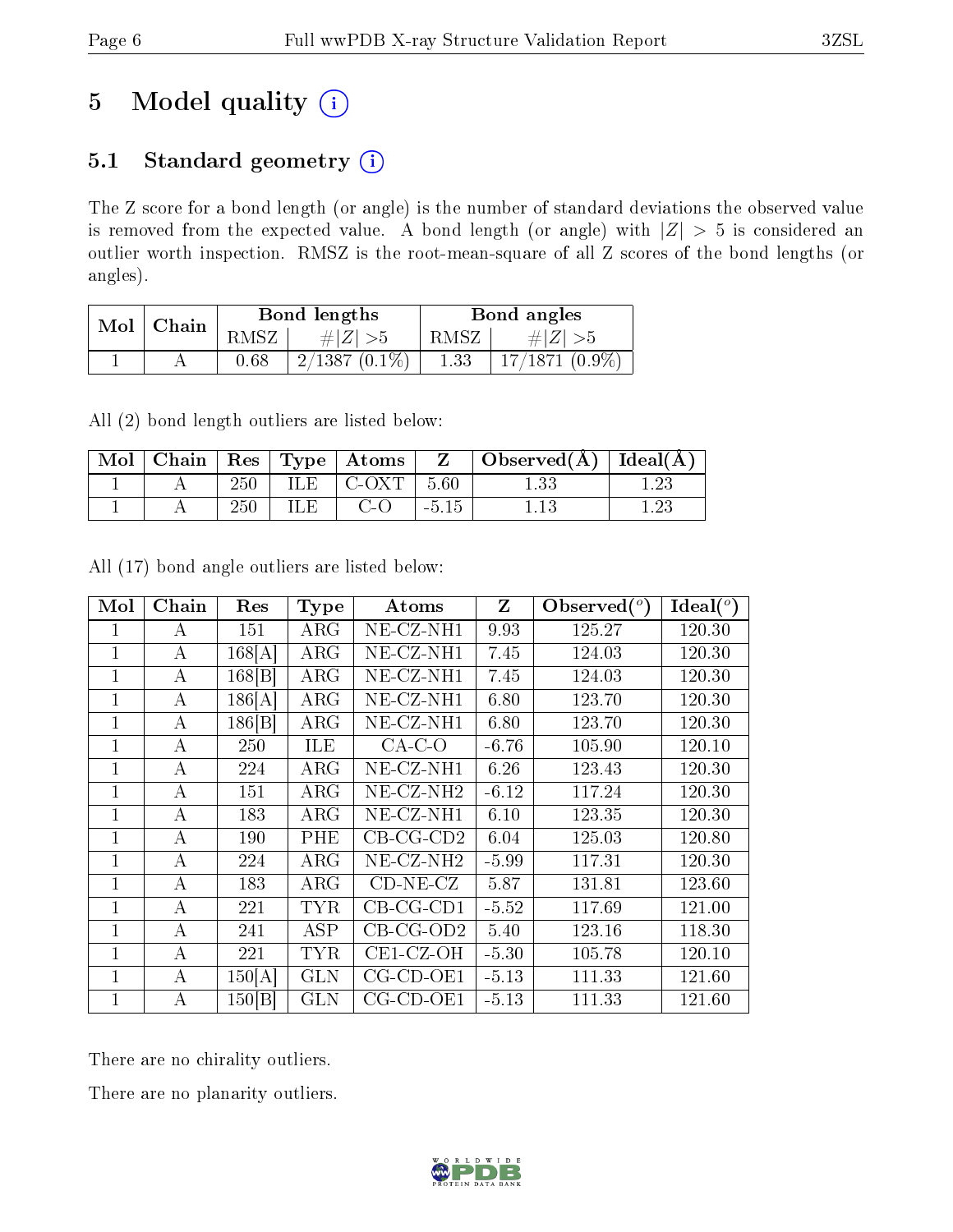### 5.2 Too-close contacts  $(i)$

In the following table, the Non-H and H(model) columns list the number of non-hydrogen atoms and hydrogen atoms in the chain respectively. The H(added) column lists the number of hydrogen atoms added and optimized by MolProbity. The Clashes column lists the number of clashes within the asymmetric unit, whereas Symm-Clashes lists symmetry related clashes.

| Mol |     |          |    | Chain   Non-H   H(model)   H(added)   Clashes   Symm-Clashes |
|-----|-----|----------|----|--------------------------------------------------------------|
|     | 293 | $1355\,$ | Эſ |                                                              |
|     |     |          |    |                                                              |
|     | 616 | 1355     | 9ſ |                                                              |

The all-atom clashscore is defined as the number of clashes found per 1000 atoms (including hydrogen atoms). The all-atom clashscore for this structure is 8.

All (20) close contacts within the same asymmetric unit are listed below, sorted by their clash magnitude.

| Atom-1                          | Atom-2            | Interatomic      | Clash           |
|---------------------------------|-------------------|------------------|-----------------|
|                                 |                   | distance $(\AA)$ | overlap $(\AA)$ |
| 1:A:187[B]:GLN:HB3              | 2:A:2208:HOH:O    | 1.34             | 1.26            |
| 1:A:187[B]:GLN:O                | 2: A:2212: HOH:O  | 1.62             | 1.17            |
| 1:A:143[B]:ASN:OD1              | 2:A:2206:HOH:O    | 1.62             | 1.17            |
| $1:A:188[A]:\text{SER}:N$       | 2:A:2320:HOH:O    | 1.79             | 1.15            |
| 1:A:140[A]:PRO:O                | 2: A:2144: HOH:O  | 1.84             | 0.95            |
| 1:A:187[B]:GLN:CB               | 2:A:2208:HOH:O    | 2.03             | 0.84            |
| 1:A:233[B]:LYS:HD3              | 2:A:2243[B]:HOH:O | 1.84             | 0.78            |
| 1:A:188[A]: <b>SER:CB</b>       | 2: A: 2320: HOH:O | 2.35             | 0.74            |
| 1:A:187[B]:GLN:N                | 2:A:2208:HOH:O    | 2.21             | 0.74            |
| 1:A:188[B]:SER:HB2              | 2:A:2320:HOH:O    | 1.93             | 0.69            |
| 1:A:188[A]:SER:HB3              | 2:A:2320:HOH:O    | 1.93             | 0.68            |
| 1:A:233[B]:LYS:NZ               | 2:A:2101:HOH:O    | 2.32             | 0.62            |
| 1:A:188[B]:SER:HA               | 2:A:2234:HOH:O    | 1.98             | 0.62            |
| 1:A:170[B]:VAL:H <sub>G12</sub> | 2:A:2174:HOH:O    | 2.00             | 0.61            |
| 1: A: 158: HIS: O               | 1:A:173:CYS:HA    | 2.14             | 0.48            |
| 1:A:150[B]:GLN:NE2              | 2:A:2271:HOH:O    | 2.49             | 0.45            |
| 1:A:187[B]:GLN:NE2              | 2:A:2205:HOH:O    | 2.49             | 0.43            |
| 1:A:129:ARG:NE                  | 2:A:2246:HOH:O    | 2.51             | 0.42            |
| 1:A:141[A]:ASN:HA               | 2:A:2113:HOH:O    | 2.21             | 0.40            |

There are no symmetry-related clashes.

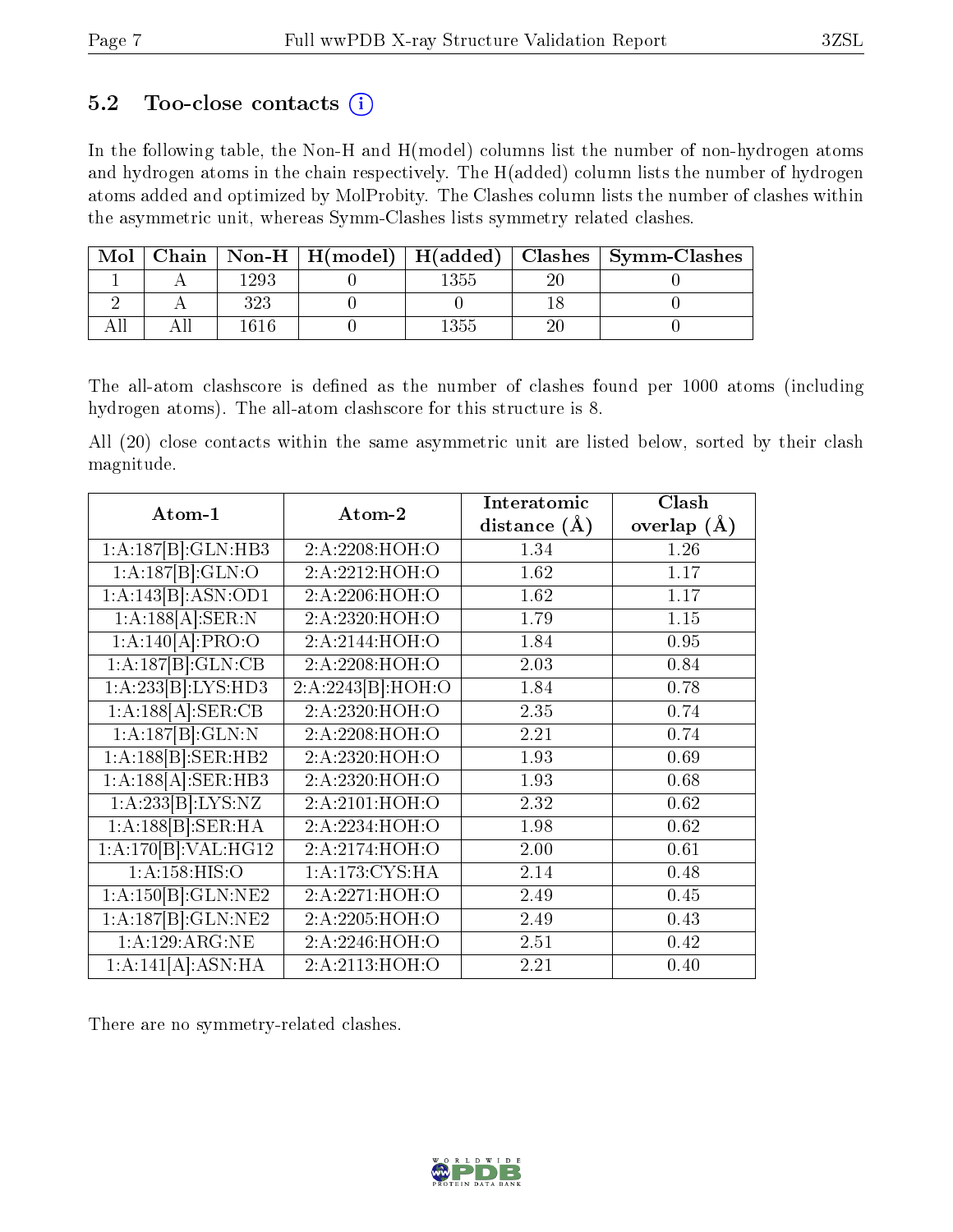### 5.3 Torsion angles (i)

#### 5.3.1 Protein backbone  $(i)$

In the following table, the Percentiles column shows the percent Ramachandran outliers of the chain as a percentile score with respect to all X-ray entries followed by that with respect to entries of similar resolution.

The Analysed column shows the number of residues for which the backbone conformation was analysed, and the total number of residues.

| Mol   Chain | Analysed                                 |  | Favoured   Allowed   Outliers   Percentiles                |
|-------------|------------------------------------------|--|------------------------------------------------------------|
|             | $165/138$ (120\%)   162 (98\%)   3 (2\%) |  | $\begin{array}{ c c c c }\n\hline\n100 & 100\n\end{array}$ |

There are no Ramachandran outliers to report.

#### $5.3.2$  Protein sidechains  $(i)$

In the following table, the Percentiles column shows the percent sidechain outliers of the chain as a percentile score with respect to all X-ray entries followed by that with respect to entries of similar resolution.

The Analysed column shows the number of residues for which the sidechain conformation was analysed, and the total number of residues.

| Mol   Chain | Analysed                           | $\perp$ Rotameric $\parallel$ Outliers $\parallel$ Percentiles |          |      |
|-------------|------------------------------------|----------------------------------------------------------------|----------|------|
|             | $154/124$ $(124\%)$   149 $(97\%)$ |                                                                | $5(3\%)$ | 39 7 |

All (5) residues with a non-rotameric sidechain are listed below:

| Mol | Chain | Res                     | Type       |
|-----|-------|-------------------------|------------|
|     |       | $150 \overline{\rm A} $ | <b>GLN</b> |
|     |       | 150 B                   | <b>GLN</b> |
|     |       | 168[A]                  | $\rm{ARG}$ |
|     |       | 168 B                   | ARG        |
|     |       | 179                     | <b>ASN</b> |

Some sidechains can be flipped to improve hydrogen bonding and reduce clashes. All (2) such sidechains are listed below:

| Mol | Chain | Res  | Type |
|-----|-------|------|------|
|     |       | -167 |      |
|     |       | 223. |      |

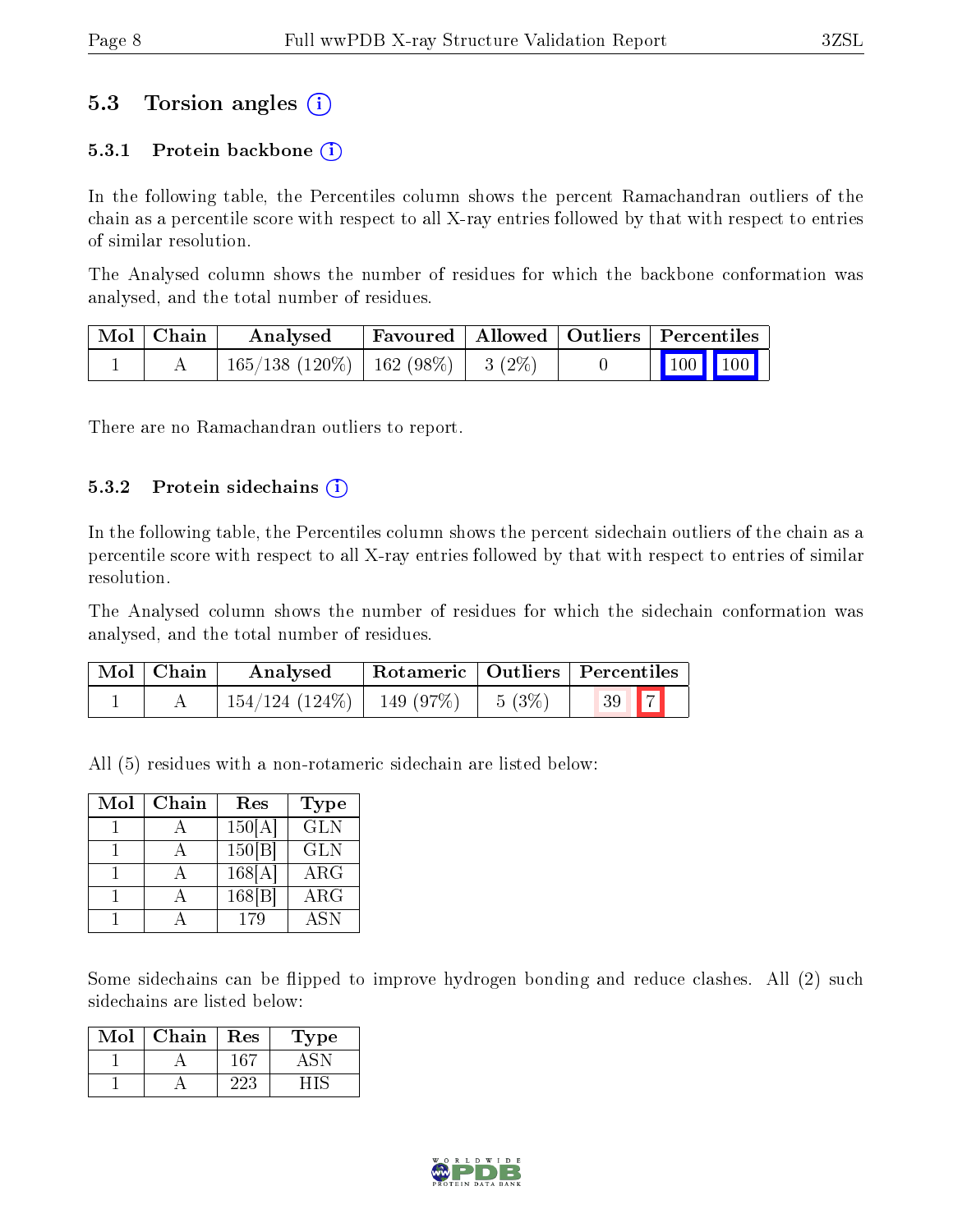#### 5.3.3 RNA [O](https://www.wwpdb.org/validation/2017/XrayValidationReportHelp#rna)i

There are no RNA molecules in this entry.

#### 5.4 Non-standard residues in protein, DNA, RNA chains (i)

There are no non-standard protein/DNA/RNA residues in this entry.

#### 5.5 Carbohydrates  $(i)$

There are no carbohydrates in this entry.

### 5.6 Ligand geometry  $(i)$

There are no ligands in this entry.

### 5.7 [O](https://www.wwpdb.org/validation/2017/XrayValidationReportHelp#nonstandard_residues_and_ligands)ther polymers (i)

There are no such residues in this entry.

### 5.8 Polymer linkage issues  $(i)$

There are no chain breaks in this entry.